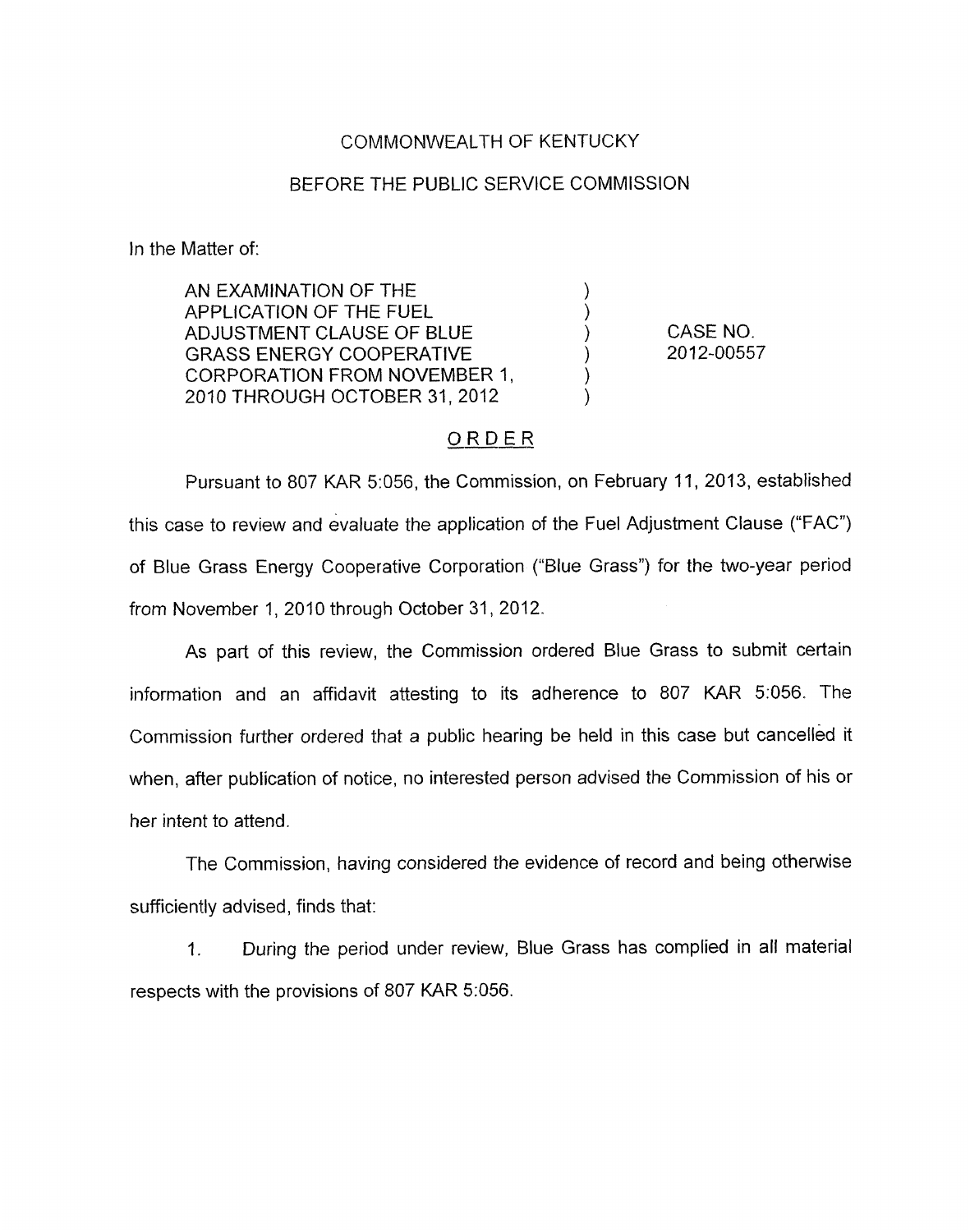*2.* As East Kentucky Power Cooperative, Inc., the wholesale supplier of Blue Grass, has been authorized to maintain its base fuel rate at its current level,' Blue Grass's proposal to maintain its rates at their current level should be approved.

## IT IS THEREFORE ORDERED that:

1. The charges and credits applied by Blue Grass through the FAC for the period from November 1, 2010 through October 31,2012 are approved.

*2.* Blue Grass's proposal to maintain its rates at their current level is approved.

By the Commission



**ATTES** Exedu Director

<sup>1</sup>Case No. 2012-00551, An Examination of the Application of the Fuel Adjustment Clause of East Kentucky Power Cooperative, Inc from November 1, 2010 through October 31, 2012 (Ky PSC May 17,  $2013$ ).